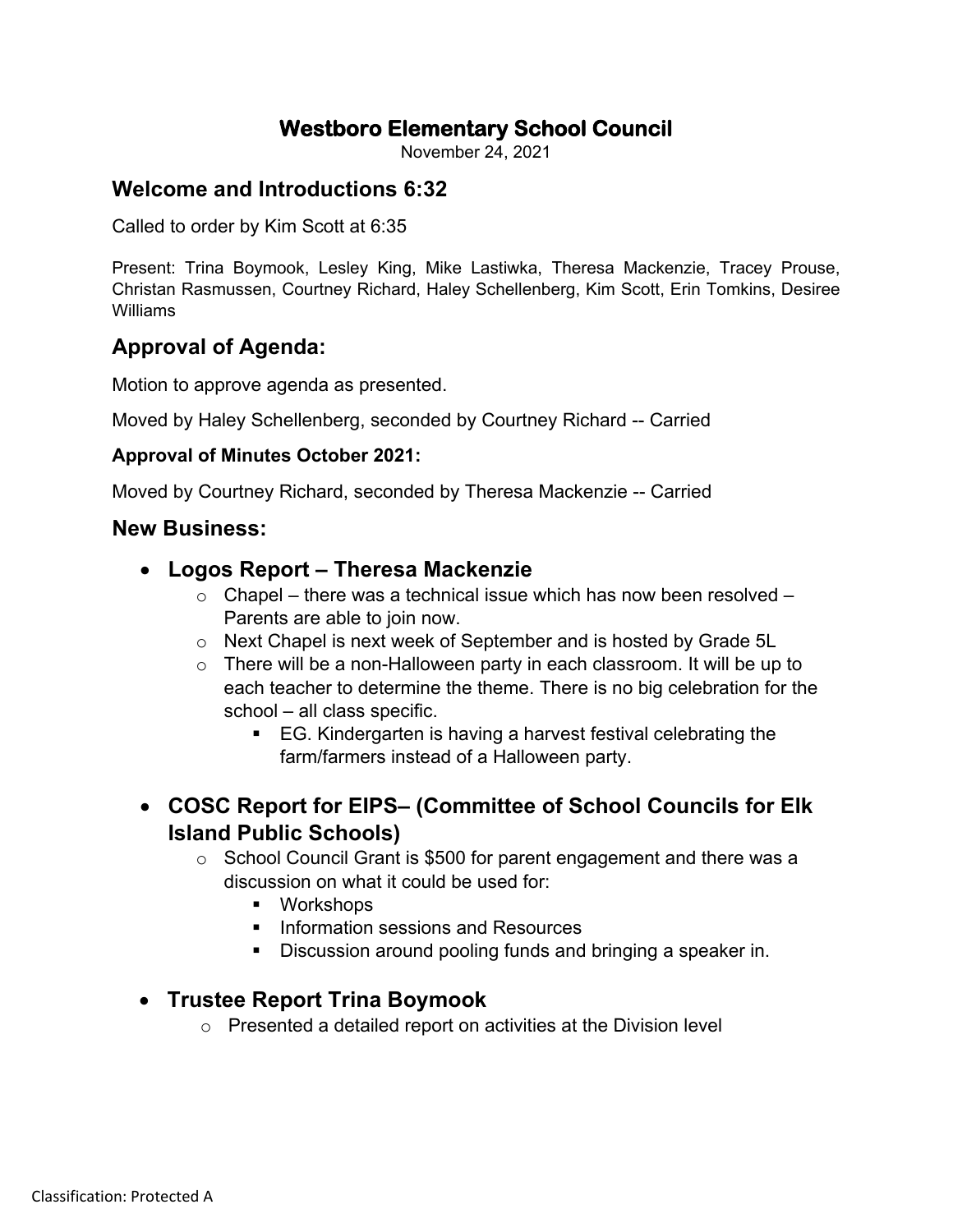## • **Teacher's Report – Lesley King (Grade 2R)**

- o Discussion about Metis culture and Metis week -teachings in her classroom. (there was a challenging bead craft).
- o Discussion about what the teachers need
	- Shelly Librarian needs a new book return bin. Price approximately \$2500 with delivery
	- Clarity on Staff Classroom Fund Approx \$1700 (\$100 for each class)
		- $\circ$  Extra books support learning props instruments alcodale book??? – art supplies
	- Additional wish list
		- o Magnetic pockets \$67.42
		- $\circ$  Computer Mice pk of 80 \$289.88
		- o Wiggly Feet \$39.52/2 \$82.99
		- o Bouncy Bands- \$140-\$180 with shipping.
		- $\circ$  Ball Chair size small (3) \$408.90 size L (4) \$441

## **Administration Report – Mike & Tracey**

- $\circ$  Learning Instruction Fund used for:
	- Grade 2/3 Numeracy Sessions/week January to May
	- **Literacy Consultants are ongoing**
- o Assurance Survey Outside of Regular Instruction
- $\circ$  Christmas Concert Save the Date December 10 6:30 p.m.
	- **Will be a live viewing party either through Google Meet or Webex**
	- Showcase will be on the  $20<sup>th</sup>$
	- **Filming schedule on Facebook and in the newsletter so parents can** "dress kids"
- $\circ$  Bookfair very successful 150 kids signed up for public library cards
- o Parent Teacher interviews will be by phone
- o Report Cards coming out this week (Friday November 26)
- o Brief discussion on Metis Week/Anti bullying week
- $\circ$  AMA came and visited the school patrol discussion on our cross walk and they are putting together a class for lighted cross walks.
- $\circ$  Mrs. Bowers Christmas charity gathering asking for gift cards
- o Panago Pizza has reached out Dec 16 as a Westboro Fundraiser
- o Support for Mrs. White (Librarian) return bin
- o Discussion around Capital Care Strathcona and kids possibly creating cards – reading to and or performing for the seniors. – Hailey will follow up with Tracey regarding Westboro kids supporting the seniors in the community.

Meeting adjourned 7:55 p.m.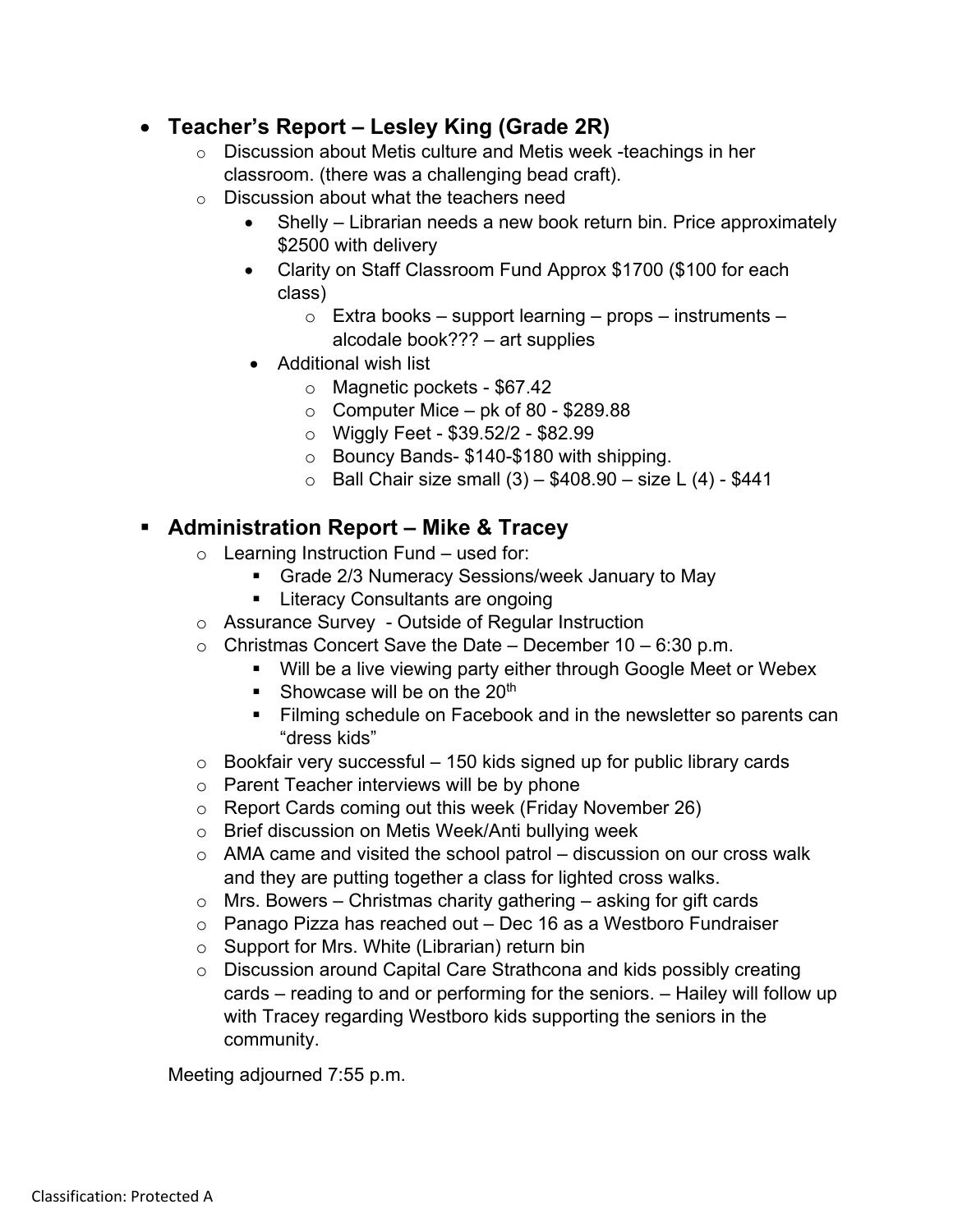# **Westboro Parents Group**

November 24, 2021

Present: Trina Boymook, Lesley King, Mike Lastiwka, Theresa Mackenzie, Tracey Prouse, Christan Rasmussen, Courtney Richard, Haley Schellenberg, Kim Scott, Erin Tomkins, Desiree Williams

# **Approval of Agenda:**

Motion to approve agenda as presented.

Moved by Courtney Richard, seconded by Christan Rasmussen – Carried

## **Approval of Minutes October 2021:**

Moved by Courtney Richard, seconded by Christan Rasmussen - Carried

## **New Business**

- Treasurer Report Desiree Williams
	- Current trust balance \$16,615.04
	- Upcoming expenses:
		- **S100 to Mrs. Gratziano**
- Bylaw Discussion Desiree Williams

### **A review of the bylaws occurred. Current bylaws were read, proposed changes were made as follows:**

- Page 4(1) Change to Parent/Guardian
- Page B(1)- son/daughter changed to child
- Article II  $(1)(B)$  changed to with 14 days notice of said meeting or at a regularly scheduled meeting
- Article II  $(1)(D) 1$  (b) increased to \$250
- Article 11 (2) added or to the school as necessary.

#### **All changes were discussed and passed at the meeting**

- Motion to allocate up to \$2500 to a picnic table, bench and garbage can for the Grade 5/6 entrance – Moved Desiree – Seconded Hailey – Carried – Quote from county \$2457.66 to be paid and installed in spring
- Fundraising Groups Executive to come up with a plan Put out a letter for parents/students for fundraising.